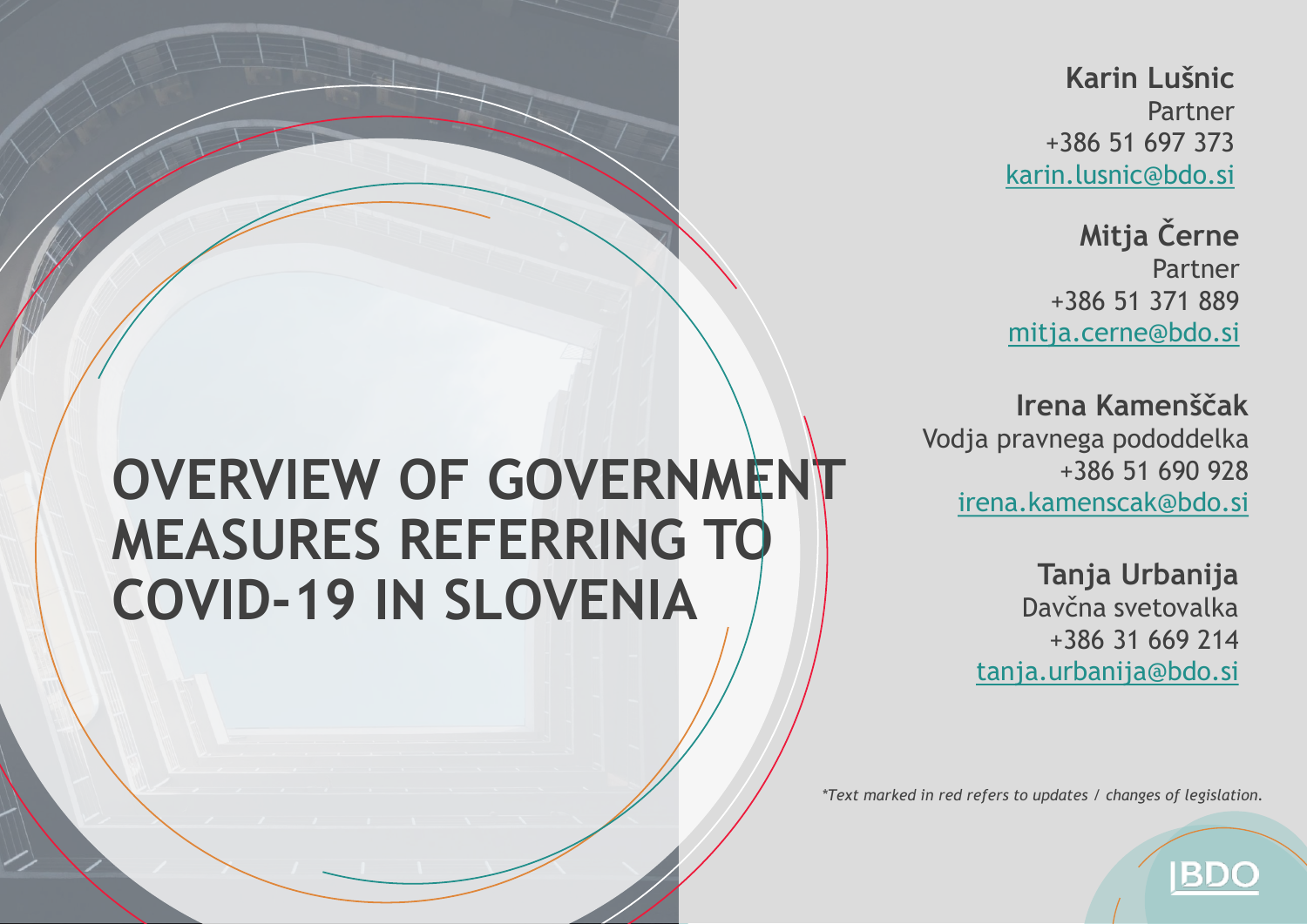#### **SLOVENIA**

### **OVERVIEW OF GOVERNMENT MEASURES IN SLOVENIA**



#### **Slovenian Government made up to EUR 7 billion available, consisting of:**

- EUR 3 billion (Corona package 1) to address liquidity pressures on businesses and individuals, allow deferrals on bank loan payments for up to 12 months, fund waiting for work and short-time work, compensate reimbursement of social security contributions, compensate self-employed for loss of earnings due to pandemic.
- EUR 2 billion (Corona package 2) mainly aimed at providing additional liquidity through Government guaranteed loan program for business, economic entities and individuals engaged in economic activity.
- ▶ EUR 1 billion (Corona package 3) aimed at enabling and financing short-time work model, extending compensation for waiting for work, subsidising part-time work, and financing so-called vouchers to individuals in order to support Slovenian tourism.

**In July and September, Slovenian Government issued corona-packages 4 and 5, mostly focusing on extending the already adopted crisis measures.**

**In November 2020 corona package 6 was issued providing additional 1bn EUR stimulus.**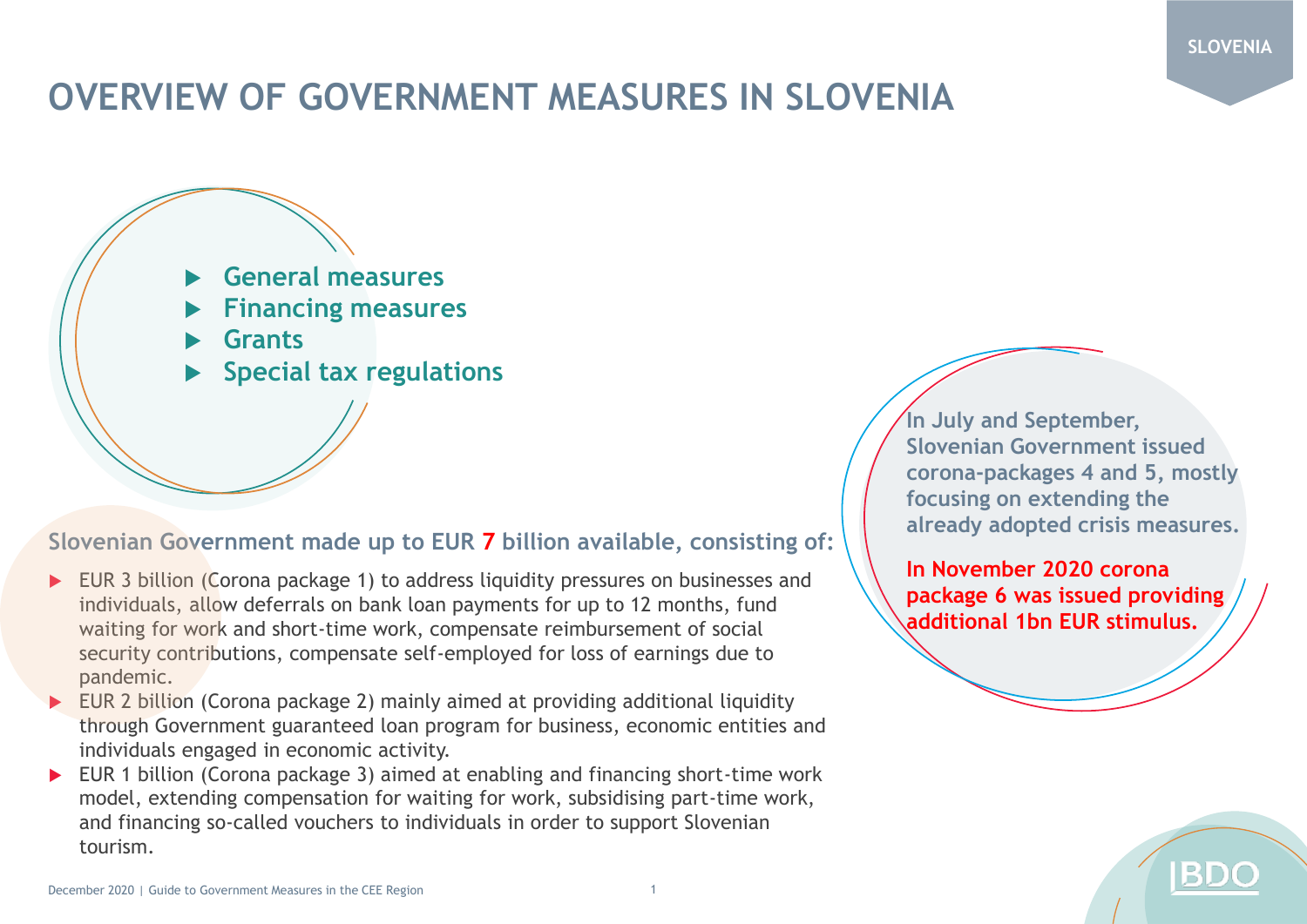IBD

### **GENERAL MEASURES**

### **Exemption of payments/refunds**

- Exemption from payment of all social security contributions (employee's and employer's) on salary compensation in cases when employee was waiting for work at home or when employee/ stays at home due to force majeure (valid from March 13th till May 31st 2020, modified model as of June 1st 2020 on)
- Exemption from payment of pension contributions (employee's and employer's) for employees who were working during Covid-19 pandemic (valid from March 13th till May 31st 2020)
- **Payment of crisis supplement to employees working during Covid-**19 pandemic (valid from March 13th till May 31st 2020)
- Refund of salary compensation in all cases of sick leave (valid from April 11th till May 31st 2020)
- Emergency measures connected with self-employed persons (exemption from payment of social security contributions and state aid) (valid from March 13th till May 31st 2020 and from October 1st till December 31st 2020)
- The furlough funding has been extended until the end of the year 2020, but is now tied to more restrictions.
- Vouchers provided by the Government to individuals (EUR 200 per individual who is a Resident of the Republic of Slovenia) in order to support Slovenian tourism (valid until the end of 2020)
- ▶ 100% pay compensation for those ordered to quarantine after being exposed to coronavirus positive person at their workplace (valid from July 11th til December 31st 2020)
- **Funding for personal protective equipment and sanitation in** schools and preschools has been envisaged, while parents of children in quarantine will receive a lower preschool bill (valid from October 24th till December 31st 2020 or as long as the schools / preschools are closed).

#### **Corona short-time work model**

- With the purpose of keeping work posts, the employer can send the full-time employee to work on a part-time basis and wait for work at home for the other part. The work part must be at least 50% of the full employment time.
- $\triangleright$  For the waiting at home part, the employer can claim a partial salary compensation refund from the state (subsidy) if the company cannot ensure at least 90% of work for at least 10% of the employees on a monthly basis. Some employees are exempt from this measure.
- This measure can be applied in the period from 1 June 2020 until 31 December 2020. With the latest Corona package (PKP6) it has been extended until June 30th 2021.
- The employee receives regular salary for the working part and 80% salary compensation for the non-working part.
- $\blacktriangleright$  Full monthly salary compensation depends on the actual working hours of employee and is set in a fixed amount.

Even though certain interventional measures under certain Corona packages ended, they still have influence on future business decisions of employer / self-employed person and certain behavior might trigger obligation to return received aid from those measures.

To reduce the workload the option of sick leave of up to three consecutive work days without a visit to the doctor has been introduced as of October 24th 2020 until December 31st 2020.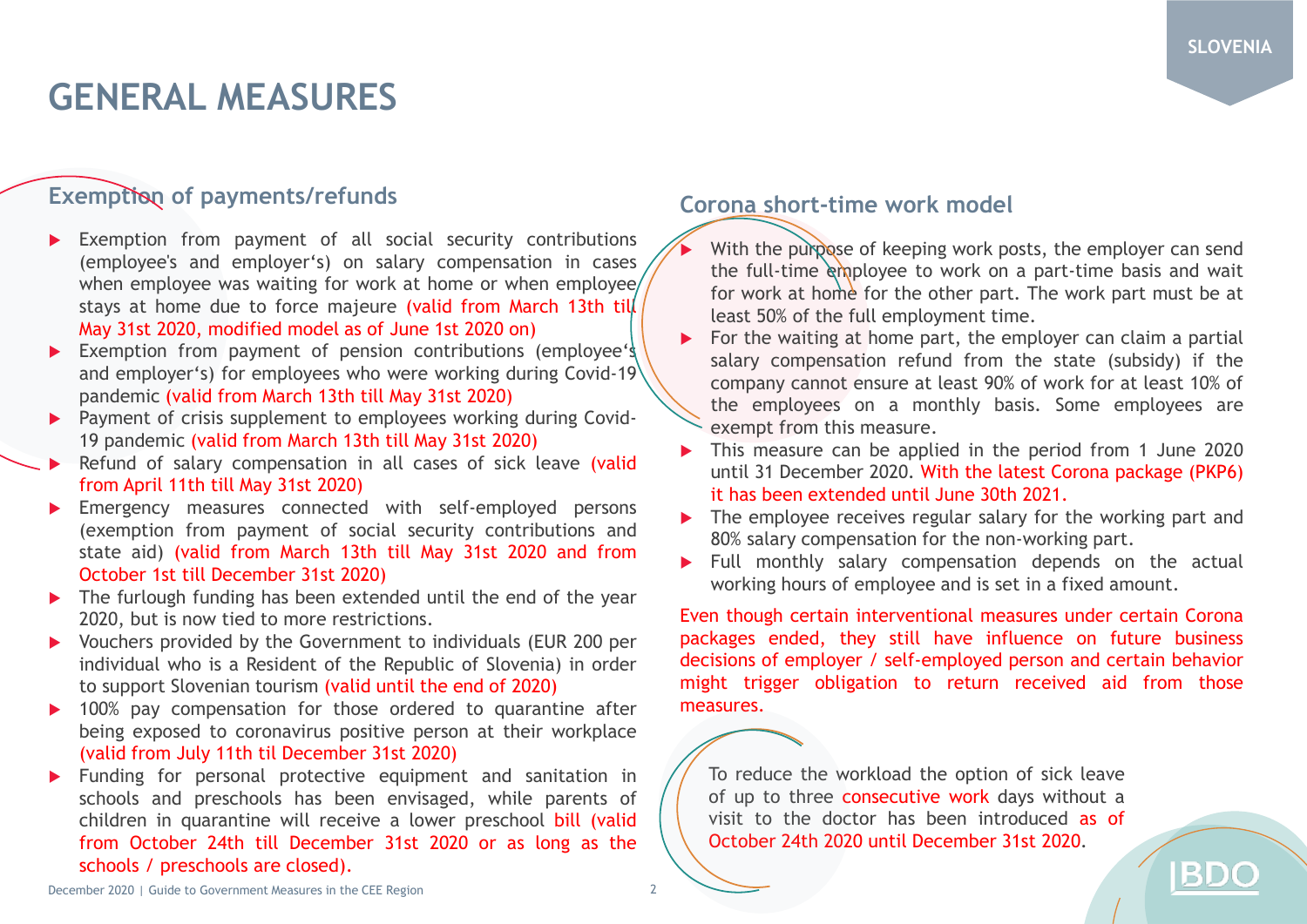## **FINANCIAL MEASURES**

#### **Government guaranteed loans**

- ▶ Under the Law on Providing Additional Liquidity to the Economy to Mitigate the Impact of the Covid-19 pandemic, state guaranteed loan programmes are available. In order to be eligible for the loan, the credit agreement must fulfill the following criteria:
	- They must be concluded between 12 March 2020 and 31 December 2020
	- Credit term shall not exceed 5 years
	- The loan is intended solely to finance the core business
	- The loan is intended for financing new or completion of already started investments, working capital, or repayment of obligations arising from credit agreements concluded from 12 March 2020 until this laws' enforcement
	- The loan is not intended to be used for financing of subsidiaries or companies domiciled abroad
	- **•** The maximum credit amount is up to 10% of borrowers 2019 sales revenue but shall not exceed the amount of borrowers labour costs in 2019
- ▶ The Republic of Slovenia provides up to 80% of state guarantee for loans granted under this Law
- The duration of an individual guarantee may not exceed the maturity of the loan

### **Deferred payments on granted loans**

- Refers to Law on emergency measures of deferred payment of borrower's obligation (ZIUOPIK)
- $\triangleright$  Borrowers can agree with the bank to defer their credit obligation for up to 12 months (starting from 12 March 2020, when pandemic was declared in Slovenia)
- Deferred credit obligations refer to repayment of principal and interest. Interest is however accrued during the time of deferred payment of borrower's obligation.
- Qualified beneficiaries under this Law are:
	- companies,
	- cooperatives,
	- self-employed individuals,
	- agricultural holders and supplementary farm operators,
	- individuals (citizens of the Republic of Slovenia with their permanent residence in the Republic of Slovenia).

### **Refund of fixed costs**

 $\triangleright$  A new mechanism enabling refund of so called uncovered fixed costs was introduced (presently for the period from October 2020 until December 2020). The recipients will need to meet specific requirements set in corona package 6. BD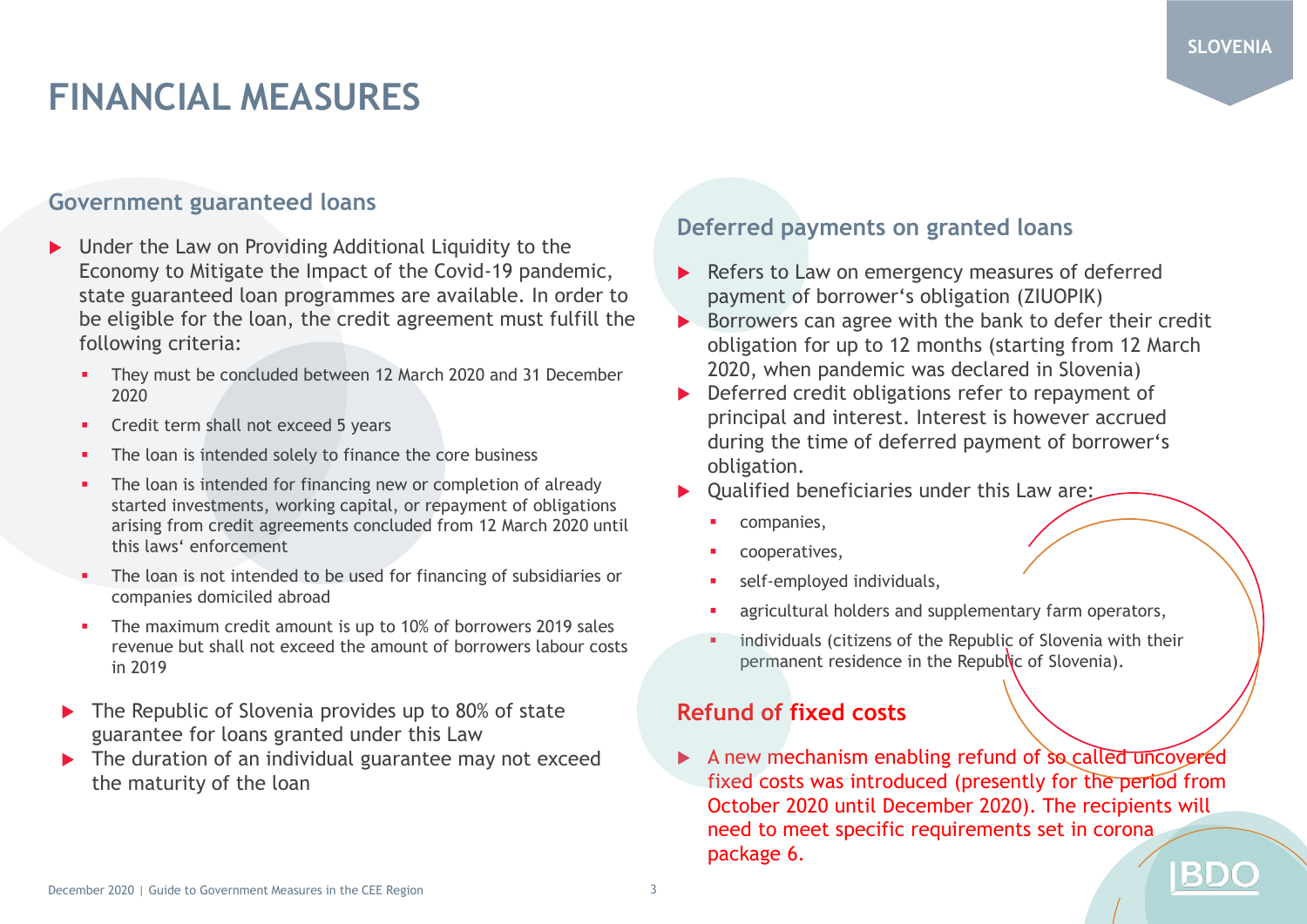BD

### **GRANTS**

**Law on emergency measures to mitigate and remedy the consequences of the Covid-19 epidemic (ZIUOOPE) valid for the period from 1 June 2020 until 31 December 2020:**

- $\triangleright$  The main emergency measure put in place with this law is the subsidized short-time working model as described on previous slide. This emergency measure can be used for the period from 1 June 2020 until 31 December 2020. With the latest Corona package it has been extended until June 30th 2020.
- Each individual with permanent address in Slovenia on 13 March 2020 will receive a voucher which can be used in tourism in order to help the tourism sector
- Sole proprietors and micro companies will once again be eligible to monthly income compensation

**Law on Determining Interim Measures for Mitigation and Remedy the Consequences of the COVID-19 (ZZUOOPE)** determines interventional measures in the current period. The law has just been modified with Corona package No. 6 **(Law Determining the Intervention Measures to Mitigate the Consequences of the Second Wave of COVID-19 Epidemic (ZIUOPDVE)**). It determines measures for the period from October 1st 2020 (some from September 1st 2020) until the end of 2020, with possible extensions also in 2021. Currently the following measures are available to employers / selfemployed persons:

- Refund of salary compensation for employees waiting from work at home (available until January 31st 2020).
- Refund of salary compensation for employees unable to work due to home quarantine (available until December 31st 2020, with possibility to extend it in 2021).
- Refund of salary compensation for employees unable to work due to force majeure (available until December 31st 2020, with possibility to extend it in 2021).
- Sick leave up to three consecutive work days (available until December 31st, possible extension in 2021).
- Monthly universal income to self employed person and partial reimbursement of lost incomes in case of inability to work due to home quarantine or force majeure (available from October till December 2020, with possible extension in 2021).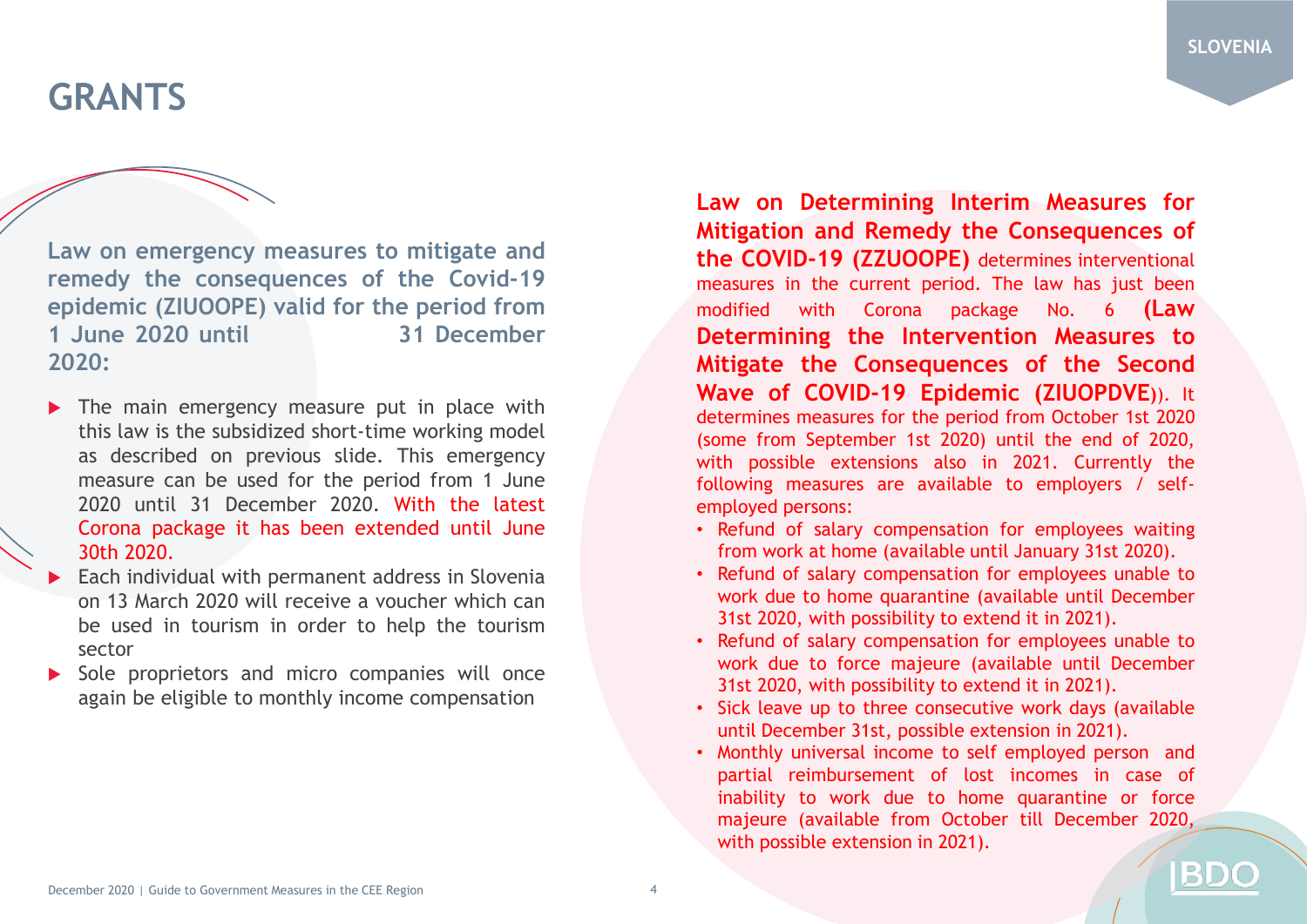### **SPECIAL TAX REGULATIONS**

**Law on emergency measures in the fiscal area (ZIUJP) and Law on emergency measures in the field of wages and contributions (ZIUZPP) and Law on intervention measures to contain the Covid–19 pandemic and mitigate its consequences for citizens and the economy (ZIUZEOP):** 

- Employers were exempt from payment of withholding tax for April and May 2020
- Due date for tax returns was extended
- Proceedings for deferred payment of tax obligations or for payment of tax obligations in instalments were simplified, if request was made due to the Covid-19 pandemic
- Fifth Corona package introduced exemption from taxable benefit in kind for situations where employer pays test for COVID-19 to employee (valid from October 24th 2020 till June 30th 2021, with possible extension.
- Sixth corona package introduced another possibility to apply for deferred payment of tax obligations or for payment of tax obligations in instalments from November 28th till December 31st 2020 in a simplified manner.
- Concerning the VAT, if special conditions are meet, transaction of import or EU acquisition of special equipment (medical etc.) is VAT exempt and in a case of giving for free (under special requirements) there is no obligation to account for VAT or for VAT deduction.
- In the CIT (corporate income tax) part a taxable person might treat payments to the special account of the state Slovenia or payments to other EU Member Sates accounts (for COVID recovery) as a tax relief in a paid amount but only till tax base.